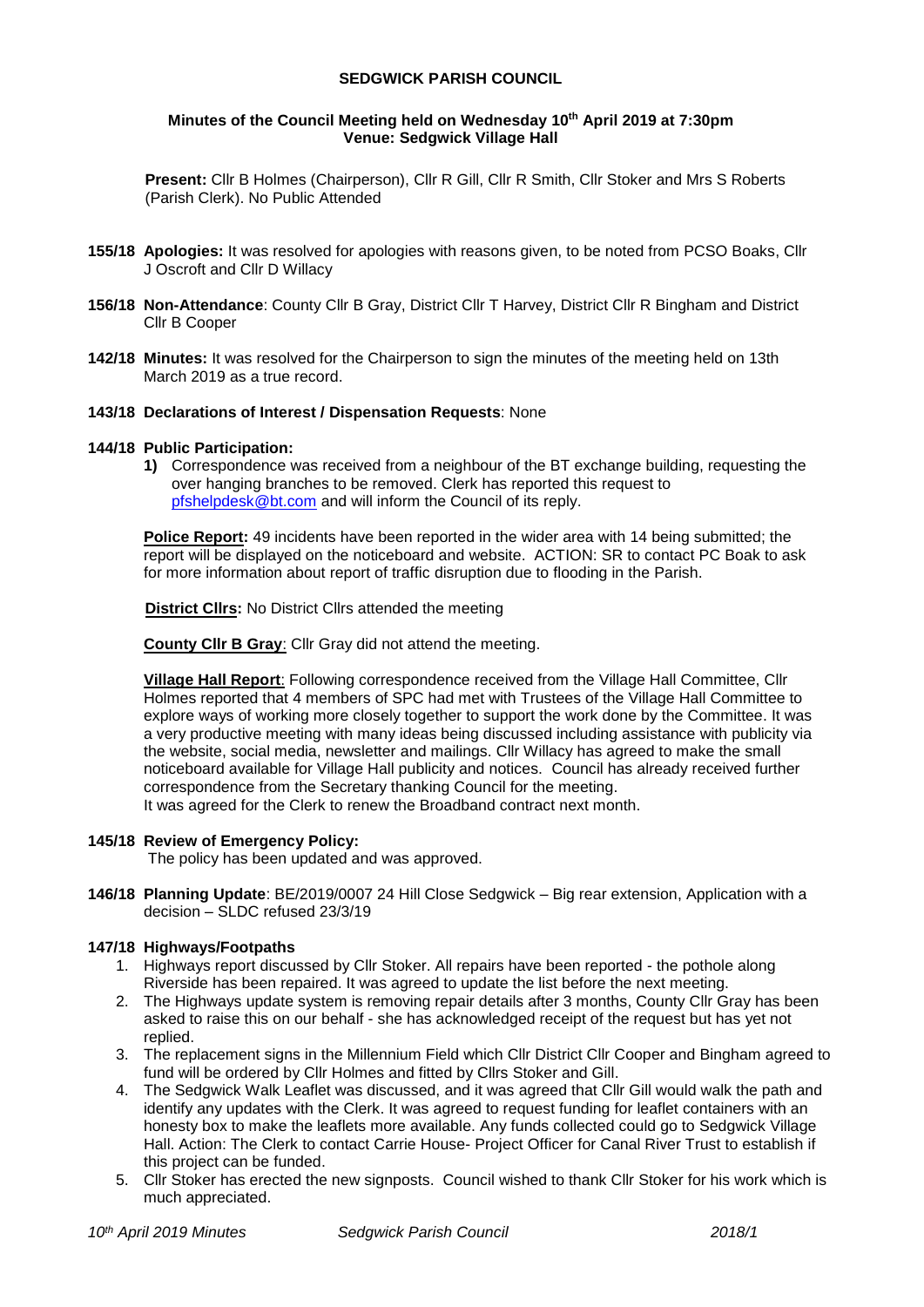## **148/18 Playground /Millennium Field**

- 1. Cllr Stoker has carried out the monthly check on the Millennium Field and reported that there are no faults. Bins have been emptied.
- 2. Cllr Stoker reported he would commence painting the benches and tables when the weather was better. The perimeter fence would be inspected on the Parish Walk in June. Cllr Willacy has replaced the broken post and Council wished to thank him as his work was much appreciated.

## **149/18 Canal**

- 1. Cllr Gill reported that all was in order along the canal woodland, paths and bed. It was agreed the die ash back and the stone wall by the path which needed repair would be monitored on the Parish Walk in June.
- 2. It was reported that sheep were escaping from the field below the easy path and getting on the Canal; it was agreed for the Clerk to write to Mr Simpson informing him of this.
- 3. Several residents have complained about cyclists using the Canal path illegally and acting in an intimidating manner when challenged. It was agreed that Cllr Holmes would order 4 A4 size "No Cycling" signs costing approximately £7.08 each.
- 4. Dog fouling is on the increase, caused by a minority of users' dogs. It was agreed for Cllr Holmes to investigate via SLDC whether the Parish Council can update the penalty warning signs to deter dog owners from letting this happening.
- 5. NLHF Stainton Project Steering Group 9 30am Wednesday 24<sup>th</sup> April Strickland Gate House in Kendal – It was agreed for Cllr Stoker and Cllr Smith to be Sedgwick's representative.

## **150/18 Website:**

1. Cllr Holmes reported the agendas, minutes and reports from the APM and monthly council meetings were added monthly and the website is regularly visited.

## **151/18 Finance**

- a) Bank Balance as of 29 March 2019 Current a/c £3,807.33
- b) Payments Approved: Broadband Village Hall April £18.99, N Hurst Sign Post £365, S Roberts AGM Expenses, G Stoker – renewals & repairs £30.04, Norton Security (S Roberts) £49.99, Calc fees £ 130.11, Zurich annual insurance £404.76
- c) The Accounts Report from meeting dated 13 March 2019, including transactions cleared was signed.
- d) Digital Vat Returns: information was received from CALC stating that the online version would stay the same. The Clerk had completed the VAT repayments for 2019 online and payment would be processed shortly.
- e) Last year's Auditor P Hull was appointed to audit the accounts for 2018-19
- f) The updated budget for 2019/20 was discussed and accepted.
- g) The Financial Risk Assessment, Risk Assessment and Asset Register for 2019 was agreed and accepted.
- h) The Bank Reconciliation April 2019 figures meet the same as the draft Accounts which was accepted. The 2018/19 Accounts would be forward to the Auditor for inspection and completed at the next meeting in June.

#### **151/18 Annual Parish Meeting Review**

All agreed the well-attended meeting ran smoothly and how informative the speaker was about the Canal Trust Project.

## **152/18 Items for consideration for a future agenda**

- Highways Report
- Canal Report
- Canal and Millennium Field Inspection 6:30pm before next meeting
- NLHF Steering Group report
- Millennium Field report/repairs
- PCSO Report

# **153/18 Correspondence:**

- NALC- Audit Code of Practice: received and noted
- Cumbria Action for Health Network Bulletin: received and noted
- First Utilities -rebranded Shell ENERGY Broadband: Received and noted
- Adoption of the Development Management Policies DPD and the Arnside & Silverdale AONB DPD: received and noted